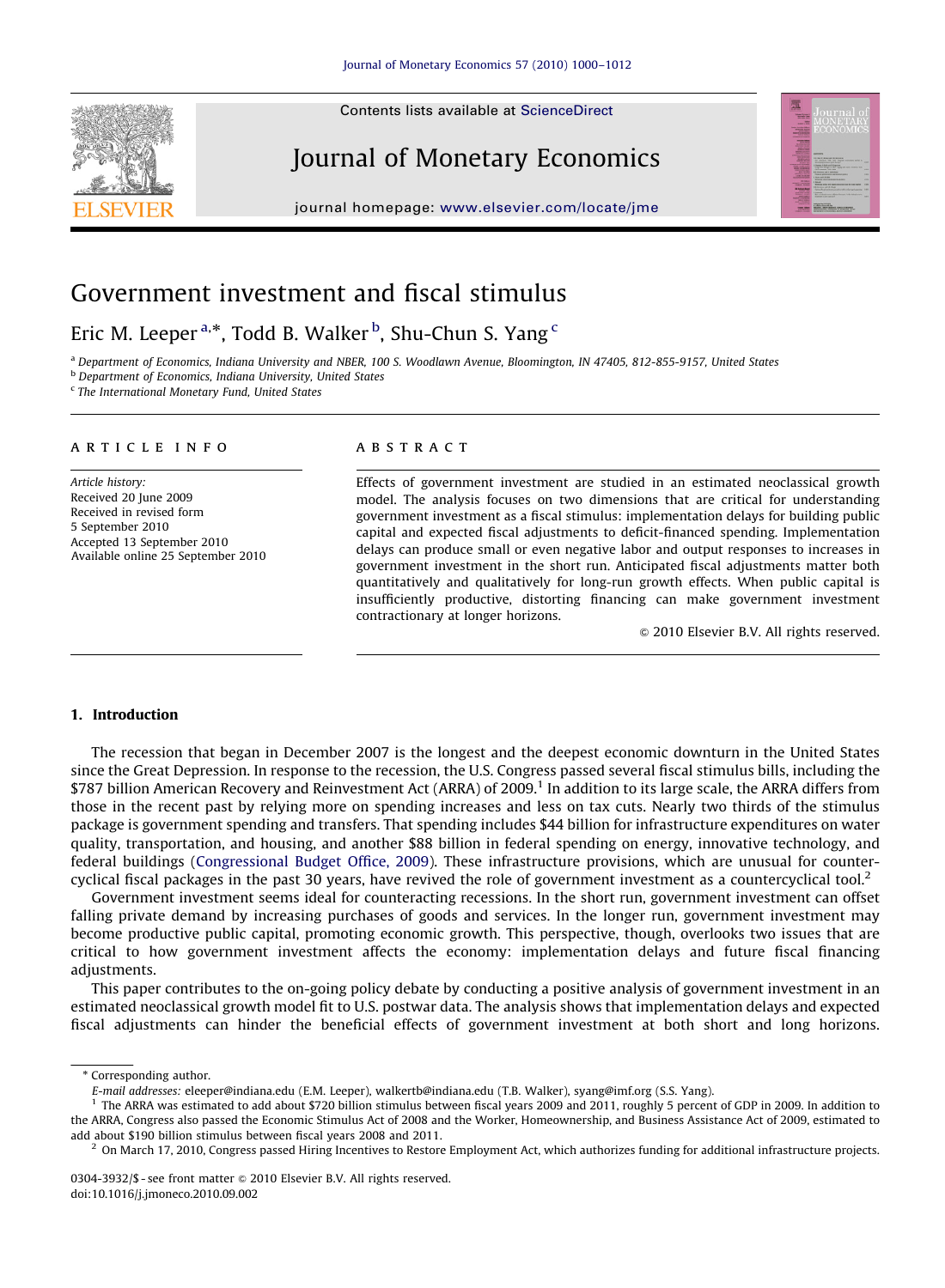Implementation delays determine the rate of spending outlays for government investment, and the speed at which spending occurs is crucial for short-run stimulative effects. Many projects, especially infrastructure, require coordination among federal, state, and local governments and have to go through a long process of planning, bidding, contracting, construction, and evaluation. To model these delays, a time-to-build setup is used to characterize the formation of public capital, as in [Kydland and Prescott \(1982\).](#page-11-0)

Compared to a scenario with little delay, implementation delays for government investment can lead private investment to fall more and labor and output to rise less (or even decline slightly) in the short run. So long as public capital is productive, the expectation of higher government investment spending generates a positive wealth effect, which discourages current work effort. Depending on the implementation speed, this positive wealth effect could dominate the usual negative wealth effects from increasing government purchases, resulting in small or even negative effects on labor and output in the short run. In addition, because private investment projects typically do not entail the substantial delays associated with public projects, private investment falls initially and does not rebound until later, when the public capital is on line and raises the productivity of private inputs. Implementation delays can postpone the intended economic stimulus and may even worsen the downturn in the short run.

Delays in government investment are analogous to the phased-in tax cuts enacted in 2001 and 2003, where expectations of future tax cuts may have induced workers and firms to postpone work and production, actions that [House](#page-11-0) [and Shapiro \(2006\)](#page-11-0) argue retarded the recovery from the 2001 recession.<sup>3</sup> Current weakness in employment growth, which falls short of the administration's predictions of the effects of the ARRA, may be partly attributable to implementation delays in government investment.<sup>4</sup> By the end of fiscal year 2009, outlays for infrastructure spending from the ARRA were less than 10 percent of the budget authority granted for infrastructure in that year ([Congressional Budget Office, 2010c](#page-11-0)), despite the claim that many projects were ''shovel ready.''

With respect to fiscal adjustments, how deficit spending is ultimately financed matters for the effects of government investment at longer horizons. This issue is especially pertinent to the current fiscal situation. A quickly deteriorating federal government budget situation suggests that future policies must change to maintain fiscal sustainability.<sup>5</sup> To model the effects of fiscal adjustments, a variety of fiscal instruments—transfers, government consumption, and income taxes—are allowed to adjust with a two-year lag to rising government debt and the adjustment process is estimated. Debtfinanced fiscal expansions then trigger expected adjustments in spending and taxes that ensure policy is sustainable.

Distorting fiscal financing dampens the growth effects of government investment over longer horizons. Estimates find that the government has systematically relied on cutting government consumption and transfers and raising income taxes to stabilize debt in the post-1960 sample. When public capital is only weakly productive, government investment can be contractionary at longer horizons, as the disincentives to invest and work due to distortionary fiscal adjustments can dominate the incentives from higher productivity of private inputs. The speed of fiscal adjustment is also a significant factor in determining the ability of government investment to offset cyclical movements in macro aggregates: stimulative impacts of deficit-financed increases in government investment are mitigated if distortionary fiscal instruments rapidly retire debt.

The recent debate on fiscal stimulus has inspired a number of authors to study government spending multipliers.<sup>6</sup> Together with earlier estimates (e.g., [Ramey and Shapiro, 1998; Blanchard and Perotti, 2002; Mountford and Uhlig, 2009](#page-12-0)), economists have offered an embarrassingly wide range of estimated multipliers: from -1 (the present-value multiplier 20 quarters after a spending increase in [Mountford and Uhlig, 2009](#page-12-0)) to 3.7 (the impact multiplier when the zero nominal interest rate bound is binding in [Christiano et al., 2009\)](#page-11-0). Those studies focus on unproductive government spending. Our multiplier calculations highlight three aspects of government spending largely overlooked by the recent literature: whether the spending is productive, delays in when the spending occurs, and the longer run impacts of fiscal financing. Even in a standard neoclassical growth model with distorting financing, present-value cumulative multipliers for output can exceed 1 if public capital is sufficiently productive. In contrast to the typical pattern—initially large multipliers that decline over time—the multiplier for government investment under implementation delays can be much smaller in the short run than in the long run.

## 2. The model

A neoclassical growth model that allows for implementation delays and distorting fiscal adjustments is used for the analysis. The model incorporates several real frictions – habit formation in consumption, investment adjustment costs, and variable capital utilization – often seen in the class of DSGE models fit to data and in use in policy institutions around the world.

 $3$  The impact of expectations of future fiscal policy changes, or fiscal foresight, is also studied by [Yang \(2005\)](#page-12-0) and [Leeper et al. \(2009a\)](#page-12-0) for taxes and by [Ramey \(2009\)](#page-12-0) for war spending.

<sup>4</sup> [Romer and Bernstein \(2009\)](#page-12-0) projected that the ARRA would lower the unemployment rate by about 1 percentage point by the end of 2009. Although the employment path without the ARRA is unobservable, their prediction that the unemployment would be around 7.5 percent in 2010Q2 is more optimistic than the outturn: the unemployment rate stood at 9.5 percent in July 2010.

<sup>5</sup> The CBO projects that the federal debt-GDP ratio will rise from 41 percent in 2008 to 60 percent in 2010 [\(Congressional Budget Office, 2010a](#page-11-0)), while over longer horizons rising health care costs and an aging population conspire to put debt on an unsustainable trajectory in the absence of any change in current tax and spending laws ([Congressional Budget Office, 2010b\)](#page-11-0).

<sup>6</sup> A few examples include [Barro and Redlick \(2009\)](#page-11-0), [Cogan et al. \(2010\),](#page-11-0) [Davig and Leeper \(Forthcoming\)](#page-11-0), [Denes and Eggertsson \(2009\)](#page-11-0), [Hall \(2009\),](#page-11-0) [Traum and Yang \(2010\)](#page-12-0), and [Uhlig \(2010\)](#page-12-0).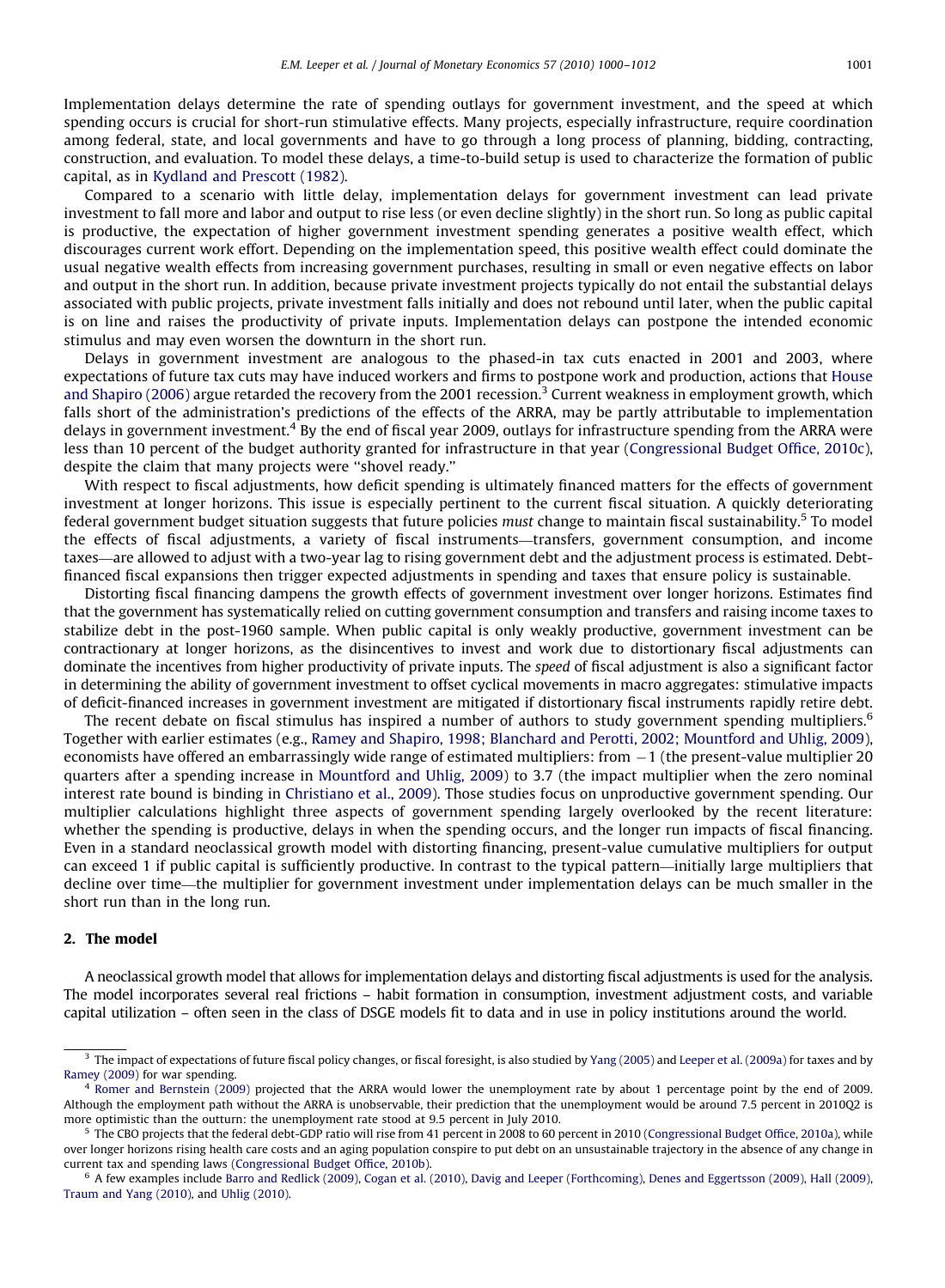### 2.1. Households

The representative household derives utility from consumption,  $c_t$ , and disutility from labor,  $l_t$ , and maximizes

$$
E_t \sum_{t=0}^{\infty} \beta^t u_t^b \left[ \frac{\left( C_t - h C_{t-1} \right)^{1-\gamma}}{1-\gamma} - u_t^l \frac{l_t^{1+\kappa}}{1+\kappa} \right],\tag{1}
$$

subject to the budget constraint

$$
(1 + \tau_t^C)c_t + i_t + b_t = (1 - \tau_t^K)r_t^K v_t k_{t-1} + (1 - \tau_t^L)w_t l_t + r_{t-1} b_{t-1} + z_t,
$$
\n(2)

where  $\beta \in (0,1)$  is the discount factor and  $1/\gamma, 1/k \ge 0$  are the elasticity of intertemporal substitution and the Frisch labor elasticity, respectively. The model has two preference shocks:  $u^b_t$  affects the household's discount rate and  $u^l_t$  is a labor preference shock. Both follow AR(1) processes, ln $u_t^j=\rho_j$ ln $u_{t-1}^j+\sigma^j e_t^j$ , where  $e_t^j\sim N(0,1)$ , $j\in\{b,l\}.$  Preference feature external habit formation for consumption, where  $h\in [0,1]$  is the habit parameter and  $C_{t-1}$  is lagged aggregate consumption. At time t, the household purchases one-period government bonds,  $b_t$ , that pay  $r_t b_t$  units of goods at  $t+1$ , with  $r_t$  the gross real interest rate. There are three distorting taxes:  $\tau_t^C$  is the consumption tax rate and  $\tau_t^K$  and  $\tau_t^L$  are the tax rates levied on capital and labor income.  $z_t$  denotes lump-sum transfers. The intensity at which private capital,  $k_b$ , is used can vary, and  $v_t$ denotes the utilization rate.  $r_t^K$  is the rate of return on capital.

The law of motion for private capital follows [Christiano et al.'s \(2005\)](#page-11-0) formulation

$$
k_t = [1 - \delta(v_t)]k_{t-1} + \left[1 - s\left(\frac{u_t^i i_t}{i_{t-1}}\right)\right] \times i_t,
$$
\n(3)

where s(·) is the adjustment cost function for investment. In steady state,  $s(1) = s'(1) = 0$ , and s''(1) = s > 0. Adjustment costs are subject to an investment specific shock  $u_t^i$ , obeying the process  $ln(u_t^i) = \rho_i ln(u_{t-1}^i) + \sigma_i \varepsilon_t^i$ , where  $\varepsilon_t^i \sim N(0,1)$ . The depreciation rate depends on capital utilization intensity. Following the functional form adopted in [Schmitt-Grohe and](#page-12-0) [Uribe \(2010\),](#page-12-0)

$$
\delta(v_t) = \delta_0 + \delta_1(v_t - 1) + (\delta_2/2)(v_t - 1)^2. \tag{4}
$$

In the steady state,  $\nu=1$  so the steady-state depreciation rate is  $\delta_0$ .

2.2. Firms

Perfectly competitive firms produce output,  $y_t$ , using the technology

$$
y_t = u_t^a (v_t k_{t-1})^\alpha (l_t)^{1-\alpha} (K_{t-1}^G)^{\alpha^G},\tag{5}
$$

where  $K_{t-1}^G$  is aggregate public capital, and  $\alpha^G$  is the elasticity of output with respect to public capital, indicating the productiveness of public capital.<sup>7</sup>  $u_t^a$  is total factor productivity and follows the AR(1) process, ln $u_t^a=\rho_a$ ln $u_{t-1}^a+\sigma_a\varepsilon_t^a$ , where  $\varepsilon_t^a \sim N(0,1)$ . The firm's optimality conditions imply that in equilibrium

$$
r_t^K = \frac{\alpha Y_t}{K_{t-1}}; \quad w_t = \frac{(1-\alpha)Y_t}{L_t},\tag{6}
$$

where capital letters denote aggregate values.

#### 2.3. Government

The government each period decides on a set of fiscal instruments to satisfy its flow budget constraint

$$
\tau_t^C C_t + \tau_t^K r_t^{\kappa} v_t K_{t-1} + \tau_t^L w_t L_t + B_t = G_t^C + G_t^I + r_{t-1} B_{t-1} + Z_t,\tag{7}
$$

where  $G_t^C$  is government consumption and  $G_t^I$  is *implemented* government investment, which is different from *authorized* government investment,  $A_t$ , defined below. In equilibrium, the goods market clearing condition is

$$
C_t + I_t + G_t^C + G_t^I = Y_t. \tag{8}
$$

The next section elaborates on the distinction between implemented and authorized government investment.

#### 2.3.1. Modeling the spending process

The government spending process affects the dynamics of fiscal policy in important ways. In this model, government investment turns into public capital through a time-to-build process, reflecting the lags between project initiation and completion that are observed in reality. The time-to-build process implies a distinction between the ''stock'' of public investment and the ''flow'' of public investment. Legislative authorities in the United States and elsewhere enact

 $^7$  As in [Baxter and King \(1993\)](#page-11-0) and [Glomm and Ravikumar \(1997\)](#page-11-0), an increasing returns to scale with respect to public capital is assumed.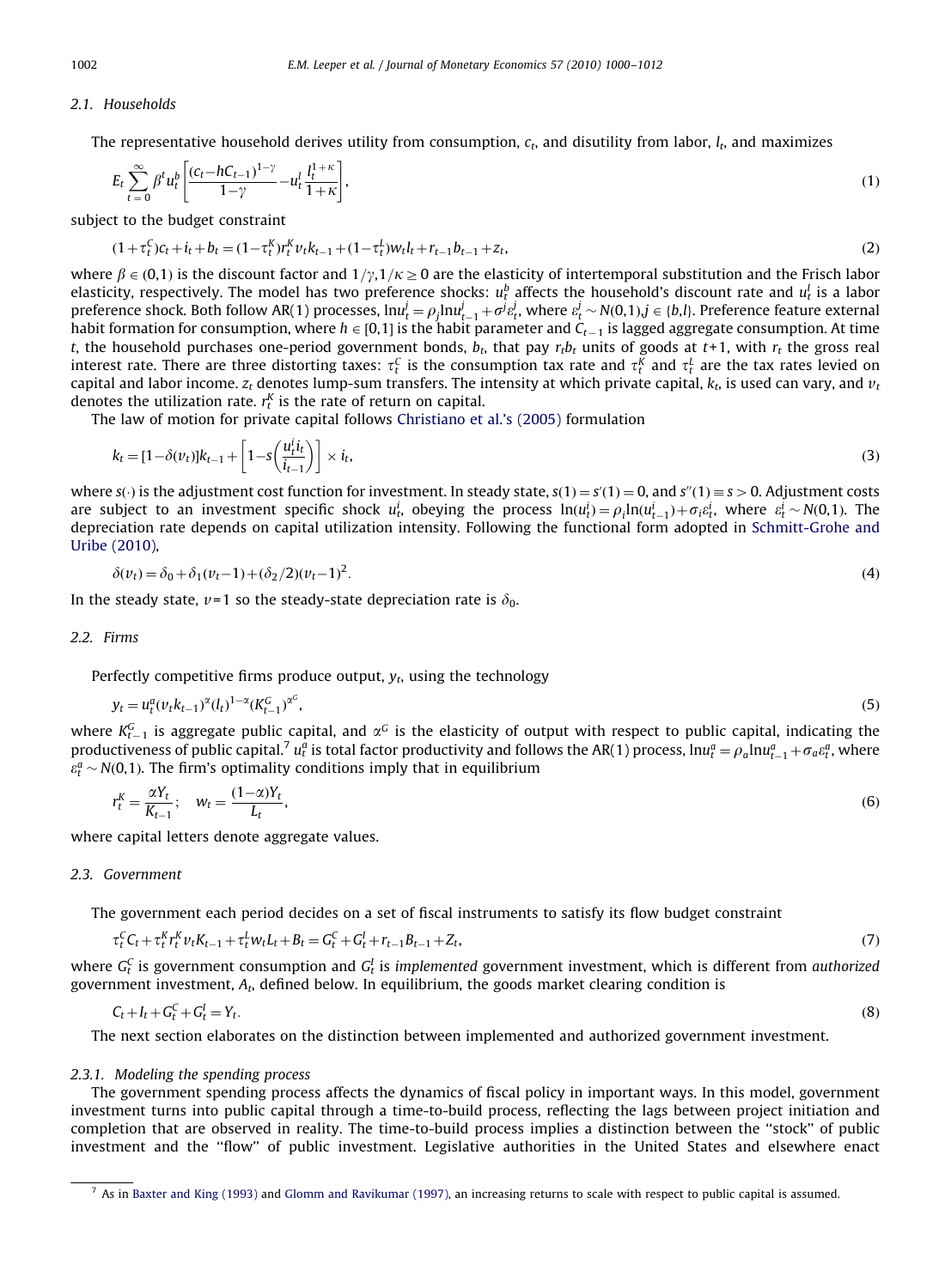#### Table 1

Cost estimation by the Congressional Budget Office.

|                                                                      | 2009                 | 2010                      | 2011             | 2012               | 2013                      | 2014             | 2015              | 2016             | $2009 - 16$                 |
|----------------------------------------------------------------------|----------------------|---------------------------|------------------|--------------------|---------------------------|------------------|-------------------|------------------|-----------------------------|
| ARRA, Highway Construction in Title XII (billions)                   |                      |                           |                  |                    |                           |                  |                   |                  |                             |
| <b>Budget Authority</b><br><b>Estimated Outlay</b>                   | 27.5<br>2.75<br>2009 | $\bf{0}$<br>6.875<br>2010 | 0<br>5.5<br>2011 | 0<br>4.125<br>2012 | $\Omega$<br>3.025<br>2013 | $\bf{0}$<br>2.75 | $\Omega$<br>1.925 | $\Omega$<br>0.55 | 27.5<br>27.5<br>$2009 - 13$ |
| National Highway Bridge Reconstruction and Inspection Act (millions) |                      |                           |                  |                    |                           |                  |                   |                  |                             |
| <b>Budget Authority</b><br><b>Estimated Outlay</b>                   | 1029<br>280          | 5<br>425                  | 5<br>169         | 5<br>56            | 5<br>46                   |                  |                   |                  | 1049<br>976                 |

Top panel: highway construction in Title XII of the American Recovery and Reinvestment Act of 2009. Bottom panel: the National Highway Bridge Reconstruction and Inspection Act of 2008.

appropriation bills to provide funding for spending on government investment and for other non-mandatory spending programs. These appropriations represent something akin to a stock of public investment. The flow of public investment, however, depends on the rate at which actual spending occurs. It is often the case for public spending projects that the proportion of investment that occur each period is a small fraction of the authorized appropriation. This modeling approach distinguishes this paper from others in the literature, which typically assume that authorized spending is immediately implemented (i.e., stock equals flow) and is immediately productive.

Specifically, let N be the number of quarters between granting budget authority and completing a project. The law of motion for public capital is

$$
K_{t-1}^{G} = (1 - \delta_G)K_{t-2}^{G} + A_{t-N},
$$
\n(9)

where A denotes the authorized government investment or the stock of public investment. Expression (9) captures the time-to-build assumption. As an example, suppose that the government authorizes funding at time  $t$  – 12 for a highway that takes three years to build (N=12). Then the highway cannot be used in production until time  $t$  ( $K^G_{t-1}$  is used to produce goods at time t).

Spending outlays authorized by appropriations bills typically occur over time. To capture this, let the sequence  $\{\phi_0,\phi_1,\phi_2,\ldots,\phi_{N-1}\}$  denote the spending rates from the date the funding is authorized (0) to the period before project completion  $(N-1)$ . Implemented government investment at time t is then given by

$$
G_t^I = \sum_{n=0}^{N-1} \phi_n A_{t-n},\tag{10}
$$

where  $\sum_{n=0}^{N-1} \phi_n = 1.$  Continuing with the highway example, the highway may not be usable for three years but government investment increases during this time as construction of the highway takes place. The rate at which the construction takes place is parameterized by the  $\phi$ 's.

Authorizations of government investment are assumed to follow the process

$$
\ln A_t = \rho_A \ln A_{t-1} + \sigma_A \varepsilon_t^A, \quad \varepsilon_t^A \sim N(0, 1). \tag{11}
$$

Specification (10) for government investment is motivated by the observation that the amount of government investment authorized often deviates substantially from contemporaneous outlays. Table 1 contains the Congressional Budget Office's estimates of costs and outlays associated with two pieces of legislation involving government investment. Based on historical spending rates, the CBO assumes that outlays for government investment take place over several years following the authorization. For the ARRA, Congress authorized \$27.5 billion for highway construction in 2009, yet the estimated outlays are only \$2.75 billion for fiscal year 2009, with the bulk of the outlays occurring over the next six years.<sup>8</sup> Nearly half of the estimated outlays occur after fiscal year 2011. Another example is the National Highway Bridge Reconstruction and Inspection Act of 2008, which was not enacted but would have authorized appropriations of about \$1 billion in fiscal year 2009 for repairing, rehabilitating, and replacing bridges on public roadways. Outlays associated with this legislation were planned to extend more than four years into the future. The estimated first-year outlays accounted for only 27 percent of the total budget authority, while the cumulative outlays at the end of second year were only about 67 percent.

The rest of this section describes the rules governing fiscal financing choices.

#### 2.3.2. Debt financing

Increases in deficit-financed government investment must eventually bring forth adjustments to fiscal policy that ensure budget solvency. In an estimated model similar to the one examined here, [Leeper et al. \(2010\)](#page-12-0) (LPT, henceforth) find

<sup>&</sup>lt;sup>8</sup> The implementation period of eight years does not imply that all projects take eight years, as some projects do not start until later.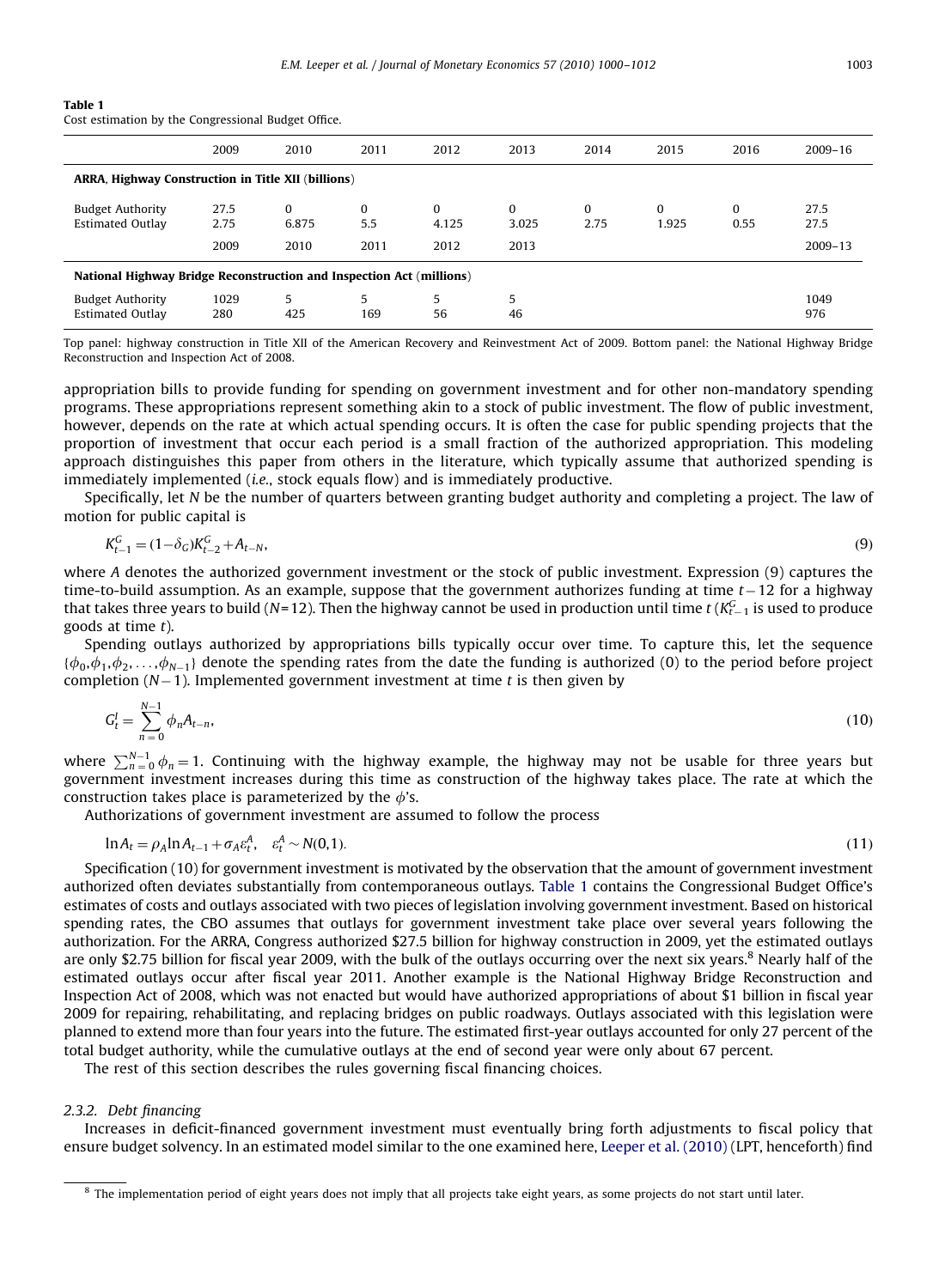that a mix of government consumption, transfers, and income taxes was used to stabilize debt in the post-1960 sample. Similar specifications are adopted here for fiscal policy. In log-linearized form (denoted by a hat), the fiscal rules are

$$
\hat{Z}_t = -\psi_Z \hat{Y}_t - \gamma_Z \hat{S}_{t-8}^B + u_t^Z, \quad \hat{u}_t^Z = \rho_Z \hat{u}_{t-1}^Z + \sigma_Z \varepsilon_t^Z,\tag{12}
$$

$$
\hat{\tau}_t^i = \psi_i \hat{Y}_t + \gamma_i \hat{s}_{t-8}^B + u_t^i, \ \hat{u}_t^i = \rho_i \hat{u}_{t-1}^i + \sigma_i \varepsilon_t^i \quad i \in \{K, L\},\tag{13}
$$

$$
\hat{\tau}_t^{\mathcal{C}} = u_t^{\mathcal{C}}, \quad \hat{u}_t^{\mathcal{C}} = \rho_c \hat{u}_{t-1}^{\mathcal{C}} + \sigma_c \varepsilon_t^{\mathcal{C}},\tag{14}
$$

and

$$
\hat{G}_t^C = -\gamma_G \hat{S}_{t-8}^B + u_t^G, \quad \hat{u}_t^G = \rho_G \hat{u}_{t-1}^G + \sigma_G \varepsilon_t^G,
$$
\n(15)

where  $s_{t-s}^B \equiv (B_{t-s})/(Y_{t-s})$  and  $\varepsilon_t$ 's  $\sim N(0,1)$ .<sup>9</sup> Fiscal adjustments to debt expansions do not occur immediately; the model builds in an 8-quarter lag before fiscal instruments react to an increase in the debt-to-output ratio. The federal government is not subject to year-to-year balanced budget rules, therefore delayed financing is more empirically plausible than immediate financing. A priori, the government is expected to cut transfers or government consumption, or increase income taxes to stabilize debt growth, as reflected by positive values for the  $\gamma$ 's.<sup>10</sup> Finally, transfers and income tax rates are allowed to respond to output fluctuations within the period, capturing automatic stabilizers.

#### 3. Estimation and calibration

The model is log linearized, solved by [Sims's \(2001\)](#page-12-0) solution method, and estimated by Bayesian techniques as described in [An and Schorfheide \(2007\)](#page-11-0).

#### 3.1. Estimation

The U.S. quarterly data from 1960Q1 to 2008Q1 are used for estimation. Ten observables include consumption, investment, hours worked, consumption tax revenue, capital tax revenue, labor tax revenue, government consumption, government investment, government transfers, and debt. Fiscal data consist of federal and state and local governments. Data description is available in the online supplemental material of this paper.

Aggregate data on budget authority for government investment projects are not readily available, and NIPA data on government investment are not informative about the spending rates,  $\phi$ 's. Instead of estimating the spending rates, a version of the model that assumes one quarter of delay (N=1,  $\phi_0$  = 1, and  $G^l_t$ =A<sub>t</sub>) is estimated. Estimates for the authorization process (11), therefore, come from data on implemented government investment. The mean estimate for  $\rho_A$ , 0.94, suggests persistent government investment decisions. Recent examples illustrate this persistence. After passing the ARRA in February of 2009 and the Hiring Incentives to Restore Employment Act in March 2010 (both authorizing infrastructure spending), Congress passed yet another bill (H.R. 4899) in July 2010 to fund infrastructure spending by state and local governments.

The analysis examines the effect government investment under different scenarios for spending rates. Implicitly, we take the stand that structural parameters are invariant to the spending rates for government investment. Given the small share of government investment in output – about 4 percent in the sample – spending rates are unlikely to influence estimates of the preference and technology parameters.

The choices of prior distributions follow those in LPT.<sup>11</sup> For debt financing parameters,  $(\gamma_{GC},\gamma_K,\gamma_L,\gamma_Z)$ , the priors do not impose that the estimates be positive. One million draws from the posterior distribution were obtained using a random walk Metropolis–Hasting algorithm. The first 50,000 draws were discarded and the sample was thinned by every 200 draws to remove serial correlation between draws. Convergence diagnostics and checks for multiple modes ensured convergence of the MCMC chain to a unique posterior. [Table 2](#page-5-0) contains the priors and the means, 5th and 95th percentiles, and standard deviations of the posterior distributions. Except for the labor tax response to debt,  $\gamma_i$ , the 90-percent posterior intervals for all parameters do not contain zero.

### 3.2. Calibrated parameters

In addition to spending rates, several other parameters are difficult to identify. These parameters are calibrated to values commonly adopted in the literature. These include the discount factor,  $\beta = 0.99$  (implying an annual real interest rate of 4 percent), the capital income share,  $\alpha = 0.36$ , the steady-state depreciation rate of private capital,  $\delta_0 = 0.025$ , and

<sup>9</sup> The consumption tax rate is exogenous and may seem redundant in our analysis. Since government debt is an observable in the estimation, and debt is constructed through the accumulation of government net borrowing consistent with the NIPA concept, consumption taxes are necessary for model receipts to equal actual tax receipts.

<sup>&</sup>lt;sup>10</sup> The specification does not allow government investment to adjust in response to debt. [Traum and Yang \(2010\),](#page-12-0) using federal data alone, find that government investment responses to debt are insignificant.

 $11$  Our estimation differs from LPT mainly in the distinction between government consumption and investment and the use of fiscal data for all levels of government.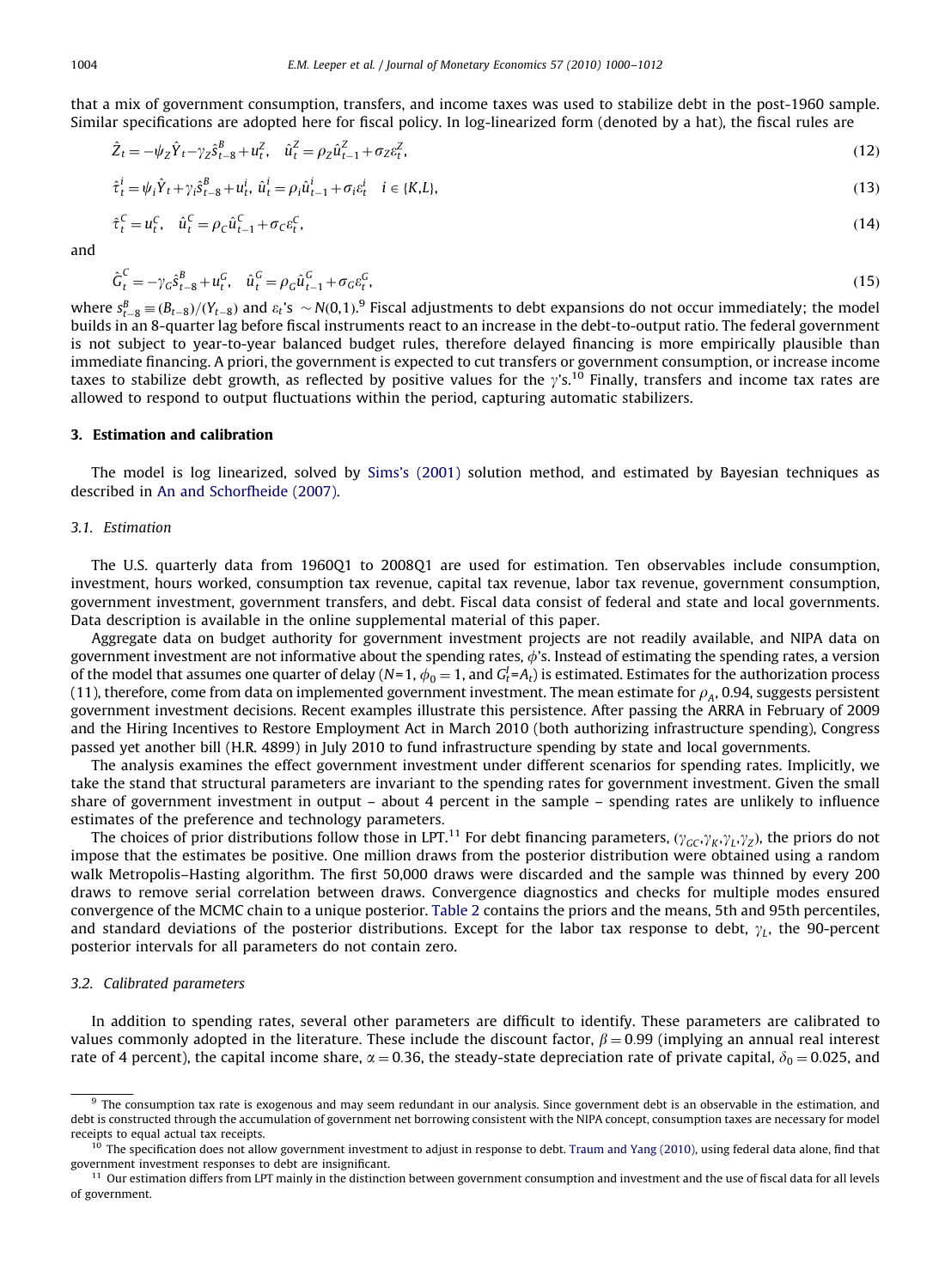#### <span id="page-5-0"></span>Table 2

Prior and posterior distributions for the estimated parameters.

| <b>Parameters</b>                                  | <b>Prior</b>     |                |                         | <b>Posterior</b> |                |              |        |
|----------------------------------------------------|------------------|----------------|-------------------------|------------------|----------------|--------------|--------|
|                                                    | Func.            | Mean           | Std.                    | Mean             | 5%             | 95%          | Std.   |
| <b>Structural</b>                                  |                  |                |                         |                  |                |              |        |
| $\gamma$ , risk aversion                           | G                | 1.75           | 0.5                     | 3.46             | 2.7            | 4.3          | 0.51   |
| $\kappa$ . inverse Frisch labor elast.             | G                | $\overline{2}$ | 0.5                     | 1.89             | 1.3            | 2.5          | 0.37   |
| h. habit formation                                 | B                | 0.5            | 0.2                     | 0.31             | 0.22           | 0.41         | 0.06   |
| $\delta_2$ , capital utilization                   | В                | 0.7            | 0.5                     | 0.067            | 0.041          | 0.1          | 0.021  |
| s, investment adj. cost                            | N                | 5              | 0.25                    | 5.21             | 4.8            | 5.6          | 0.25   |
| <b>Fiscal policy</b>                               |                  |                |                         |                  |                |              |        |
| $\gamma_{GC}$ , govt consumption resp. to debt     | N                | 0.15           | 0.1                     | 0.072            | 0.022          | 0.12         | 0.031  |
| $\gamma_K$ , capital tax resp. to debt             | N                | 0.15           | 0.1                     | 0.095            | 0.033          | 0.16         | 0.037  |
| $\gamma_I$ , labor tax resp. to debt               | N                | 0.15           | 0.1                     | 0.051            | $-0.023$       | 0.12         | 0.045  |
| $\gamma$ <sub>7</sub> , transfers resp. to debt    | $\boldsymbol{N}$ | 0.15           | 0.1                     | 0.15             | 0.047          | 0.27         | 0.066  |
| $\varphi_K$ , capital resp. to output              | G                | $\mathbf{1}$   | 0.3                     | 1.2              | 0.91           | 1.5          | 0.19   |
| $\varphi$ <sub>I</sub> , labor resp. to output     | G                | 0.5            | 0.25                    | 0.53             | 0.24           | 0.84         | 0.18   |
| $\varphi$ <sub>z</sub> , transfers resp. to output | G                | 0.2            | 0.1                     | 0.23             | 0.082          | 0.43         | 0.11   |
| AR(1) coefficients                                 |                  |                |                         |                  |                |              |        |
| $\rho_a$ , technology                              | $\boldsymbol{B}$ | 0.5            | 0.2                     | 0.95             | 0.94           | 0.97         | 0.01   |
| $\rho_h$ , preference                              | B                | 0.5            | 0.2                     | 0.78             | 0.74           | 0.83         | 0.026  |
| $\rho_l$ , leisure preference                      | B                | 0.5            | 0.2                     | 0.99             | 0.99           | $\mathbf{1}$ | 0.0046 |
| $\rho_i$ , investment                              | $\boldsymbol{B}$ | 0.5            | 0.2                     | 0.24             | 0.18           | 0.3          | 0.038  |
| $\rho_{cc}$ , govt consumption                     | B                | 0.5            | 0.2                     | 0.95             | 0.93           | 0.98         | 0.015  |
| $\rho_A$ , govt investment                         | B                | 0.5            | 0.2                     | 0.94             | 0.90           | 0.98         | 0.021  |
| $\rho_K$ , capital tax                             | B                | 0.5            | 0.2                     | 0.89             | 0.84           | 0.93         | 0.027  |
| $\rho_L$ , labor tax                               | $\boldsymbol{B}$ | 0.5            | 0.2                     | 0.99             | 0.97           | $\mathbf{1}$ | 0.0093 |
| $\rho_C$ , consumption tax                         | B                | 0.5            | 0.2                     | 0.88             | 0.83           | 0.94         | 0.033  |
| $\rho_z$ , transfer                                | B                | 0.5            | 0.2                     | 0.96             | 0.92           | 0.99         | 0.021  |
| Std. of shocks                                     |                  | $\sqrt{s}$     | $\boldsymbol{\upsilon}$ |                  |                |              |        |
| $\sigma_a$ , technology                            | IG               | 1              | 4                       | 0.63             | 0.57           | 0.69         | 0.037  |
| $\sigma_b$ , preference                            | IG               | $\mathbf{1}$   | 4                       | 2.35             | $\overline{2}$ | 2.7          | 0.2    |
| $\sigma_l$ , leisure preference                    | IG               | $\mathbf{1}$   | 4                       | 2.82             | 2.3            | 3.4          | 0.34   |
| $\sigma_i$ , investment                            | IG               | $\mathbf{1}$   | 4                       | 4.59             | 4.2            | 5            | 0.27   |
| $\sigma_{GC}$ , government consumption             | IG               | $\mathbf{1}$   | 4                       | 2.04             | 1.9            | 2.2          | 0.12   |
| $\sigma_A$ , government investment                 | IG               | $\mathbf{1}$   | 4                       | 3.17             | 2.9            | 3.4          | 0.16   |
| $\sigma_K$ , capital tax                           | IG               | $\mathbf{1}$   | 4                       | 2.60             | 2.4            | 2.8          | 0.13   |
| $\sigma_L$ , labor tax                             | IG               | $\mathbf{1}$   | 4                       | 2.91             | 2.7            | 3.2          | 0.15   |
| $\sigma_C$ , consumption tax                       | IG               | $\mathbf{1}$   | 4                       | 1.25             | 1.1            | 1.4          | 0.065  |
| $\sigma_Z$ , transfers                             | IG               | $\mathbf{1}$   | 4                       | 4.46             | 4.1            | 4.9          | 0.23   |

For function IG—the inverse gamma distribution, s and v are parameters in  $f(x|s,v) = v^s \Gamma^{-1}(s)x^{-s-1} \exp^{-v/x}$ .

the ratio of public to private capital  $K^G/K = 0.31$  (the historical average from 1960 to 2007, Table 1.1 of Fixed Assets Accounts, National Economic Accounts, Bureau of Economic Analysis, and Department of Commerce). Steady-state fiscal variables are also calibrated to sample means:  $G'/Y = 0.038$  (where Y is the sum of government consumption and investment, private consumption, and investment, consistent with (8)),  $G<sup>C</sup>/Y = 0.144$ ,  $\tau<sup>K</sup> = 0.384$ ,  $\tau<sup>L</sup> = 0.214$ ,  $\tau<sup>C</sup> = 0.095$ , and the ratio of government debt to annual output to 0.381. Given the values of  $G/Y$  and  $K^G/K$ , the model implies that  $\delta$ <sub>G</sub> = 0.02.

## 3.2.1. Productivity of public capital

The productivity of public capital,  $\alpha^G$ , is critical to determine the effects of government investment. Unfortunately, aggregate data to estimate this parameter are not available. The literature has diverse views on the productivity of public capital. Early work estimates log-linear production functions and tends to find large  $\alpha^G$  (for example, [Aschauer, 1989](#page-11-0) estimates that the elasticity for core infrastructure is 0.24). Results obtained by alternative methodologies, however, are inconclusive. [Holtz-Eakin \(1994\)](#page-11-0) uses state-level data to find that public-sector capital has no effect on private sector productivity. [Evans and Karras \(1994\)](#page-11-0), using panel data for 48 states from 1970 to 1986, find that government capital often has statistically significant negative productivity. [Kamps \(2004\)](#page-11-0) estimates structural VARs and infers that an exogenous increase in public capital has no significant effects on output in the United States. In contrast, [Nadiri and Mamuneas \(1994\)](#page-12-0) obtain significant productivity effects from infrastructure and R&D capital in 12 two-digit U.S. manufacturing industries. Given the lack of consensus on the productivity of public capital, two values are explored in this analysis:  $\alpha^{\bar{G}} = 0.05$  (the benchmark value used in [Baxter and King \(1993\)\)](#page-11-0) and  $\alpha^G = 0.1$ .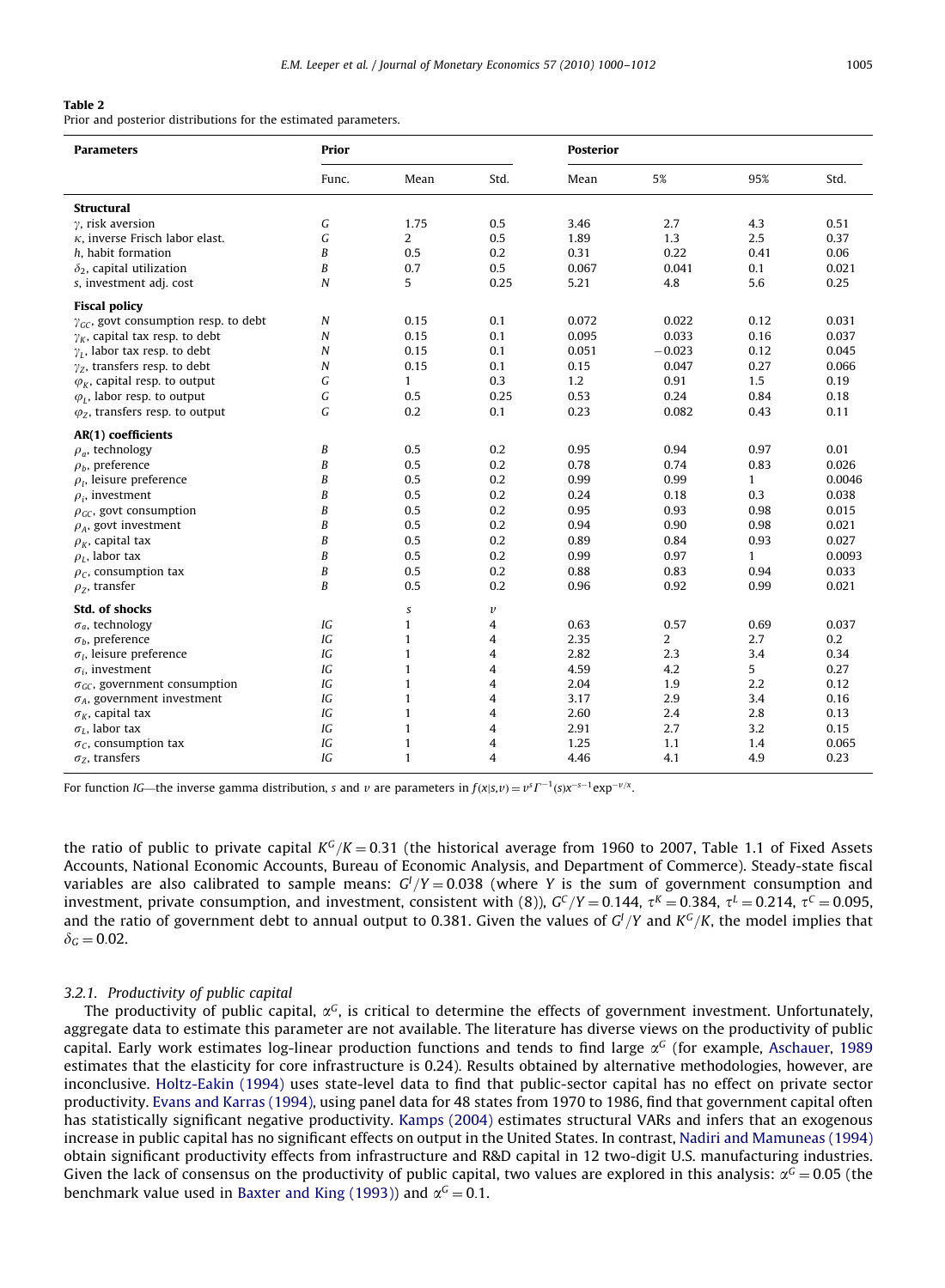<span id="page-6-0"></span>

Fig. 1. Impulse responses to higher government investment under various lengths of implementation delays. Dashed lines: one-quarter delay; dotteddashed lines: one-year delay; solid lines: three-year delay. Variables include consumption  $(C)$ , private investment  $(I)$ , hours worked  $(L)$ , and output  $(Y)$ , along with budget authority (A) and implemented government investment ( $G<sup>I</sup>$ ). All variables are in percentage deviations from the steady state. X-axis is in years.

#### 3.2.2. Spending rates,  $\phi$ 's

Three scenarios are examined for implementation delays in government investment:  $N=12$  (three-year delay) for large infrastructure projects like a new highway;  $N=4$  (one-year delay) for maintenance or smaller new projects; and  $N=1$  (onequarter delay) as typically assumed in the literature. When  $N=12$  or 4, zero outlay is assumed for the initial quarter because of the administrative and planning process. When N=12, by the end of the first year, 25 percent of the authorized budget is spent ( $\phi_0 = 0$  and  $\phi_1 = \phi_2 = \phi_3 = \frac{0.25}{3}$ ), and the remaining authorized budget is spent equally among the remaining eight quarters ( $\phi_4 = \ldots = \phi_{11} = \frac{0.75}{8}$ ). When N=4,  $\phi_0 = 0$  and  $\phi_1 = \phi_2 = \phi_3 = \frac{1}{3}$ . These assumptions for spending rates for large projects are conservative. The [Congressional Budget Office \(2008, p. 19\)](#page-11-0) states that "...for major infrastructure projects supported by the federal government, such as a highway construction and activities of the Army Corps of Engineers, initial outlays usually total less than 25 percent of the funding provided in a given year. For large projects, the initial rate of spending can be significantly lower than 25 percent.''

# 4. Impacts of government investment

Government investment is often argued to boost employment and promote economic growth, making it an ideal candidate to counteract business cycles. The argument is supported by conventional neoclassical growth models with productive public capital. Implementation delays and distortionary fiscal financing of debt can alter this sanguine view of the short-run stimulative effects and long-run growth effects of government investment.

# 4.1. Implementation delays

Fig. 1 plots responses to an exogenous government investment shock of one standard deviation for  $\alpha^G = 0.05$  using the mean estimates of the posterior distribution for parameters.<sup>12</sup> Solid lines are responses for a three-year delay (N=12), dotted-dashed lines are those for a one-year delay  $(N=4)$ , and dashed lines are those for a one-quarter delay  $(N=1)$ . All responses are in percentage deviations from steady state.

When government spending is unproductive, as is government consumption in the model, the dominant effect of increasing government spending is a negative wealth effect, which raises labor and decreases consumption—the "neoclassical view" [\(Barro, 1989](#page-11-0)). When government spending is productive, as is government investment when  $\alpha^G > 0$ , two additional effects follow. First, a higher stock of public capital generates expectations that more goods will be produced in the future, generating a positive wealth effect. This wealth effect dampens the labor increase from the negative

<sup>&</sup>lt;sup>12</sup> Impulse responses when  $\alpha^G = 0.1$  are very similar to those shown here. Productivity of public capital matters more at longer horizons.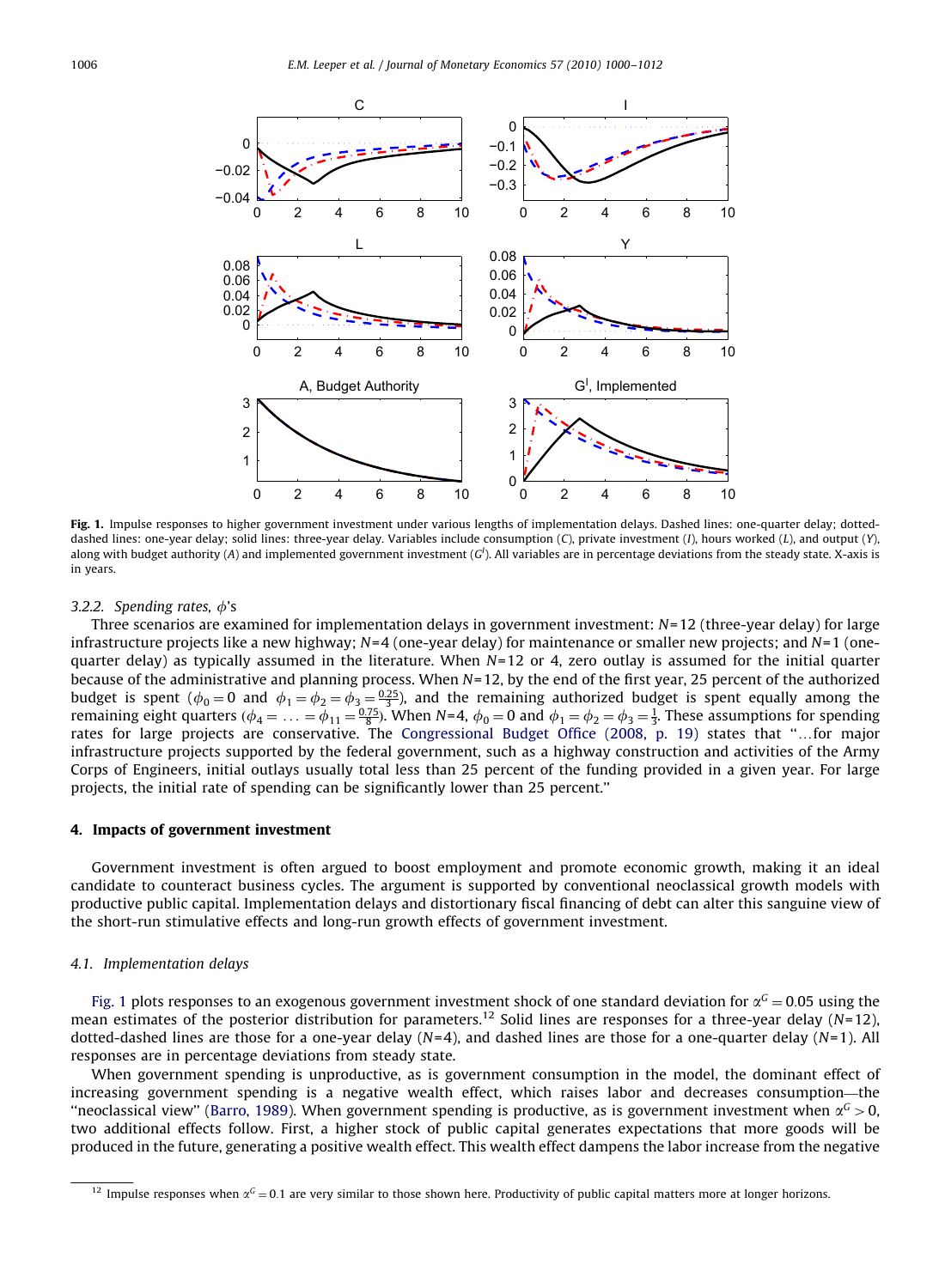<span id="page-7-0"></span>

Fig. 2. Impulse responses to an increase in government investment under various financing methods. Solid lines: all adjust under mean estimated debt financing parameters (as in [Table 2\)](#page-5-0); dotted-dashed lines: only transfers adjust  $(\gamma_Z = 0.154, \gamma_{GC} = \gamma_K = \gamma_L = 0)$ ; dashed lines: only income taxes adjust  $(\gamma_K = 0.142, \gamma_L = 0.077, \gamma_{GC} = \gamma_Z = 0)$ . The total increase in government investment is one unit of good. Variables include consumption (C), private investment (I), and output (Y). All variables are in percentage deviations from the steady state. X-axis is in years.

wealth effect in the neoclassical view, and consumption falls less. Second, as public capital gradually builds up, it increases the marginal product of private inputs and eventually induces agents to work and accumulate capital in response to higher expected returns.

As shown in [Fig. 1](#page-6-0), implementation delays alter short-run dynamics substantially, especially for consumption, labor, and output. Under the typical assumption of one-quarter delay (dashed lines), the short-run responses are consistent with the neoclassical view: consumption and investment fall but output and labor rise immediately. When implementation delays are longer, however, the immediate jump in output and labor is replaced by slightly negative responses on impact and muted responses during initial periods. With longer implementation delays, the government absorbs fewer goods each period. With less competition for goods from the government, consumption falls less and labor rises less. At the same time, since the total increase in government investment is the same regardless of delay lengths, the positive wealth effect from higher future public capital is identical across the three scenarios. Taken together, these two factors imply a general finding: the longer the implementation delays, the smaller the positive responses in output and labor in the short run.

Implementation delays also matter for the response pattern of private investment. Under a three-year delay, it takes two years longer for investment to begin to rise. And the longer the delay, the more negative the investment response in the short run. Longer implementation delays imply a slower build-up of public capital, and therefore, a slower increase in the marginal product of private capital. Because it takes less time to build private capital, agents postpone investment until public capital significantly raises the productivity of private production inputs.

#### 4.2. Fiscal adjustments

Sources of fiscal financing have important implications for how government investment affects the economy over longer horizons. Estimates reveal that historically debt has been stabilized by adjustments in distorting fiscal instruments, particularly, government consumption and capital taxes. Because lump-sum financing is frequently assumed in the literature, we contrast the results under the estimated financing mechanisms to those under lump-sum financing. The case when only income taxes adjust, as in [Barro \(1990\)](#page-11-0), is also considered. Finally, how the speed at which policy reacts to stabilize debt affects outcomes is investigated.

#### 4.2.1. Financing method

Fig. 2 plots responses to a positive government investment shock of one standard deviation for  $\alpha^G = 0.05$  (the left column) and  $\alpha^G = 0.1$ . Because implementation delays have little influence on responses at long horizons, the role of fiscal financing is illustrated for only a three-year delay. The path of government investment is identical to the solid line in [Fig. 1](#page-6-0).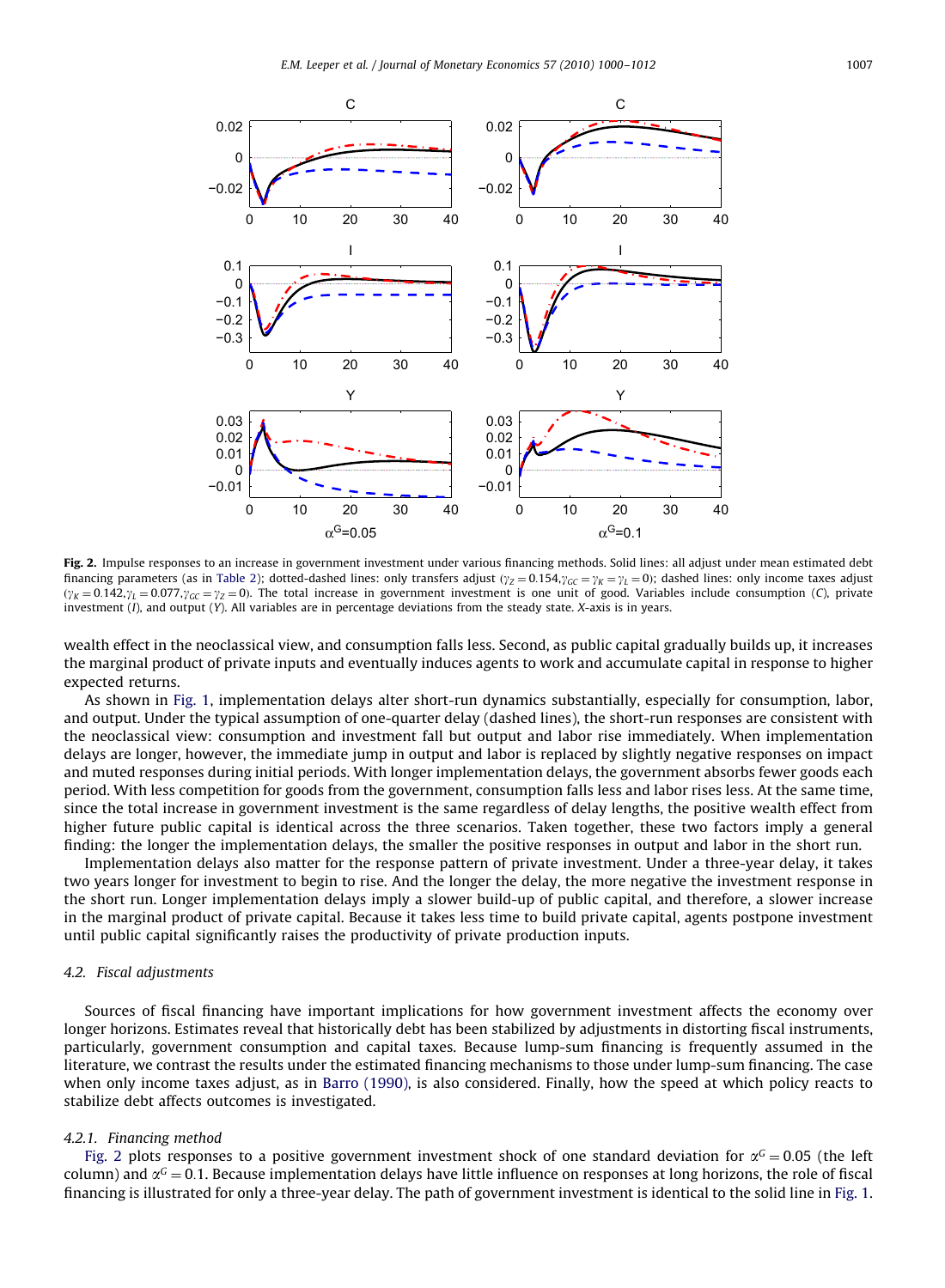<span id="page-8-0"></span>

Fig. 3. Impulse responses to an increase in government investment under different fiscal adjustment speeds. Solid lines: mean estimates as in [Table 2;](#page-5-0) dotted-dashed lines: faster adjustments. Variables include consumption (C), private investment (I), output (Y), and the debt-output ratio (sb). All variables are in percentage deviations from the steady state. X-axis is in years.

Solid lines in [Fig. 2](#page-7-0) reflect outcomes when all instruments adjust according to the mean estimates of fiscal parameters in [Table 2](#page-5-0). Dotted-dashed lines are the outcomes when only lump-sum transfers adjust ( $\gamma_Z = 0.155$  and  $\gamma_{GC} = \gamma_K = \gamma_L = 0$ ). Dashed lines are the patterns that arise when only income taxes adjust ( $\gamma_K = 0.143$ ,  $\gamma_L = 0.077$ , and  $\gamma_{GC} = \gamma_Z = 0$ ).<sup>13</sup>

The choice of financing instrument matters a great deal for the effects of government investment at longer horizons, regardless of the productivity of public capital. Fiscal adjustments involving distortionary financing methods create another channel that influences the effects of government investment. Raising income tax rates or reducing government consumption offsets some of the growth effects from more productive public capital. Among the three methods of financing, government investment is most expansionary when non-distorting transfers are reduced and is least expansionary – in fact, can be contractionary – when government raises income tax rates.

The dashed lines of the left column in [Fig. 2](#page-7-0) show that when public capital is weakly productive ( $\alpha^G = 0.05$ ), consumption, investment, and output are persistently negative at long horizons when income tax rates alone adjust to stabilize debt. On the other hand, if public capital is more productive, as in the right column  $(\alpha^G = 0.1)$ , government investment can expand output throughout the horizon (except for an initial negative response due to implementation delays).

The results show that studies that ignore distorting fiscal financing are likely to overstate the growth effects of deficitfinanced government investment. Although cutting lump-sum transfers produces the most growth, it is worth noting that our analysis overlooks the distributional effects of government investment. Because a significant portion of transfers go to households with low-income, debt-financing through transfers reductions can substantially reduce the welfare of some segments of the population.

## 4.2.2. Financing speed

In the current policy debate, many political leaders have stressed the need to get ''the fiscal house in order'' by stabilizing government debt quickly. Within a week of the passage of the ARRA in February 2009, for example, President Obama pledged to cut the federal deficit in half by 2013 [\(Calmes, 2009\)](#page-11-0). The rest of this section investigates how more rapid debt stabilization can affect the impacts of government investment.

Fig. 3 plots the responses to a government investment shock assuming a three-year implementation delay when  $\alpha$ <sup>G</sup> = 0.05. The solid lines are responses using the mean estimates in [Table 2](#page-5-0), where the government does not begin to retire the debt until two years after the initial increase in debt (as assumed in the earlier analysis). The dotted-dashed lines assume that the responses to debt (the  $\gamma$  coefficients) are twice as large, and that the government begins to retire debt only one year after the increase in the debt-to-output ratio.

<sup>&</sup>lt;sup>13</sup> The mean estimates of  $\gamma_K$  and  $\gamma_L$  are insufficient to stabilize debt growth when other instruments are set to 0. Thus, the mean estimates of  $\gamma_K$  and  $\gamma_L$  are scaled by 1.5 to ensure an equilibrium exists.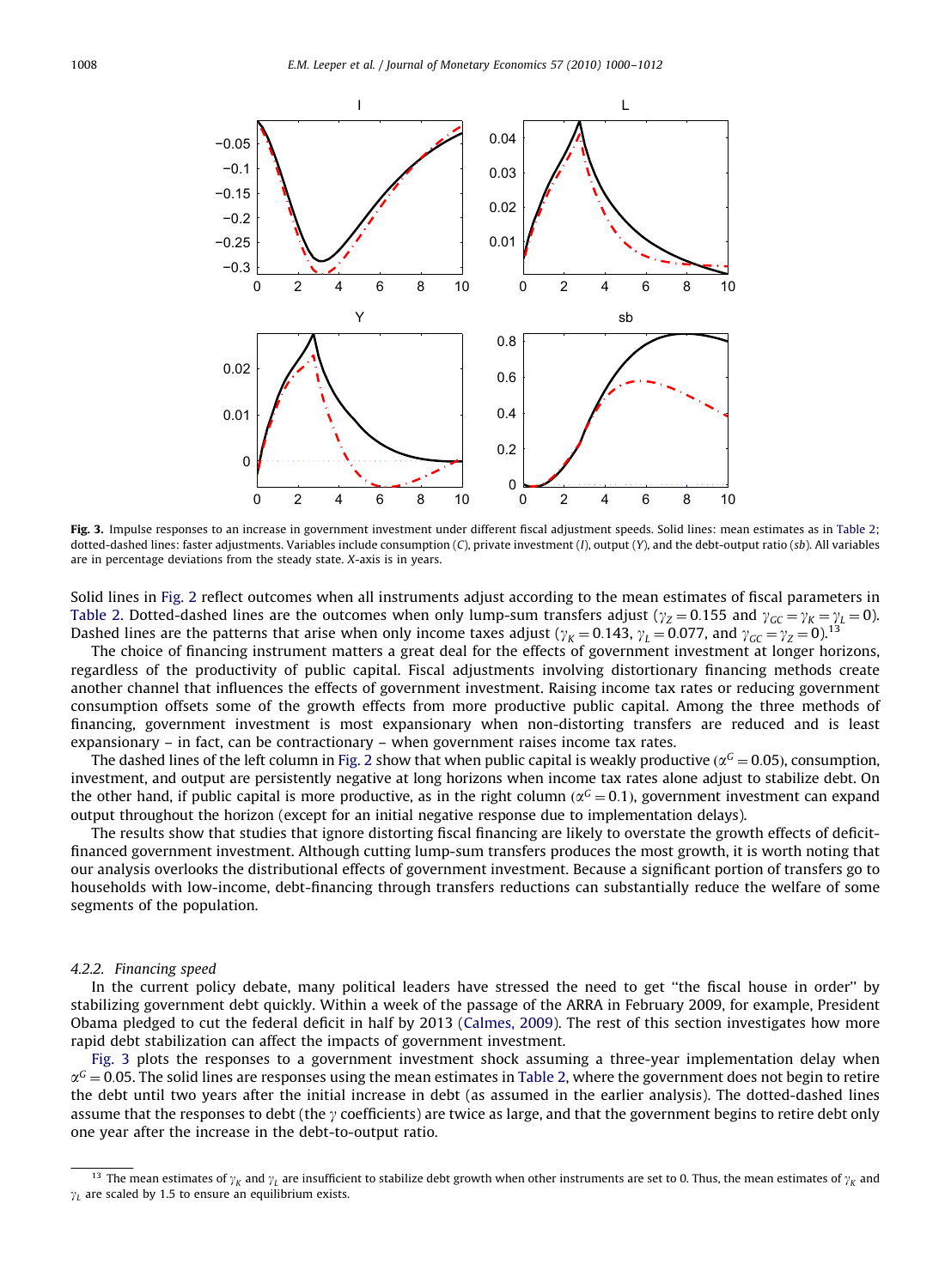<span id="page-9-0"></span>Speeding up debt retirement brings forward the negative impact of distorting debt financing from raising tax rates or reducing government consumption. Retiring debt more quickly dampens the expansionary effects of government investment in the short run. The dotted-dashed lines in [Fig. 3](#page-8-0) show that labor and output rise less and private investment falls more than when debt is stabilized more gradually. In particular, output turns negative (as a result of distorting debt financing) earlier and by a larger magnitude, compared to the estimated speed of debt retirement.

Retiring debt early, of course, leads to smaller accumulation of debt and, therefore, smaller eventual fiscal adjustments. If the policy objective is to stimulate the economy by government investment in the short run, then retiring debt too soon could defeat that purpose. Generally speaking, the financing speed is important not only for the short-run effects of government investment but also for the effectiveness of all countercyclical fiscal measures, as [Leeper et al. \(2010\)](#page-12-0) show for other fiscal instruments.

### 5. Present-value multipliers

Government spending multipliers are often used to summarize the effects of fiscal policy. Following [Mountford and](#page-12-0) [Uhlig \(2009\)](#page-12-0), the present-value multipliers for output, consumption, and private investment are computed. The presentvalue multiplier k quarters after an increase in government spending is defined as

$$
\frac{\sum_{i=0}^{k} \left( \prod_{j=0}^{i} r_{t+j}^{-1} \right) \Delta Y_{t+i}}{\sum_{i=0}^{k} \left( \prod_{j=0}^{i} r_{t+j}^{-1} \right) \Delta G_{t+i}^{I}},
$$
\n(16)

where  $\Delta Y_{t+i}$  and  $\Delta G^I_{t+i}$  are level changes in output and government investment relative to their steady-state values. Discount factors, the r's, are model-based, constructed from real interest rates along the transition path. Compared with other measures of multipliers, such as peak responses to an initial change in a fiscal policy variable (as reported in [Blanchard and Perotti, 2002\)](#page-11-0) or period-by-period flow changes in government spending and output (as in [Cogan et al.,](#page-11-0) [2010](#page-11-0)), present-value multipliers better account for the dynamic effects of deficit-financed spending increases, particularly at longer horizons.

Table 3 reports the cumulative present-value multipliers for output, consumption, and investment based on the mean estimates, along with their 90-percent posterior intervals. k in (16) is set to 1000 in order to account for all the dynamics following a government investment shock. Multipliers are computed for  $\alpha^G = 0.05$  and 0.1 and under the three different implementation delays. The 90-percent posterior interval shows that conditional on productivity  $(\alpha^G)$  and the implementation delay, the multipliers are tightly estimated.

The productivity of public capital is the dominant factor determining cumulative multipliers for government investment, as seen in Table 3. When  $\alpha^G = 0.1$ , multipliers are uniformly larger than when  $\alpha^G = 0.05$ , for a given length of implementation delay. A high stock of productive public capital has long-lasting effects on output. When government spending transforms into productive public capital, the cumulative output multiplier can be as large as 1.3 when  $\alpha^G = 0.1$ . Present-value consumption multipliers can also be positive because the positive wealth effect eventually dominates the short-run negative consumption response. Present-value investment multipliers, on the other hand, remain negative for all cases examined. For a given length of implementation delay, however, a larger  $\alpha^G$  implies a less negative investment multiplier. Longer delays lead to more negative multipliers because there is a larger short-run dip in investment.

Neoclassical studies of government spending multipliers typically assume all spending is unproductive. The resulting negative wealth effect crowds out private consumption and investment. Those studies tend to infer that the output multiplier is less than 1 (for example, [Uhlig, 2010\)](#page-12-0). The analysis here shows that in a standard neoclassical growth model, the cumulative multiplier for output can still be larger than 1, even under distortionary financing and with a modest degree of productivity of public capital. Since recent countercyclical fiscal actions in the United State include substantial

| aı<br>п<br>. . | ı |  |
|----------------|---|--|
|                |   |  |

Present-value cumulative multipliers for an increase in government investment: mean and 90-percent intervals.

|          | Y                 |                  |                  | Y              |              |                  |
|----------|-------------------|------------------|------------------|----------------|--------------|------------------|
|          | $\alpha^G = 0.05$ |                  |                  | $\alpha^G=0.1$ |              |                  |
| 10 delay | 0.39              | $-0.07$          | $-0.35$          | 1.14           | 0.43         | $-0.17$          |
|          | (0.01, 0.65)      | $(-0.16, 0.005)$ | $(-0.59,-0.19)$  | (0.90, 1.34)   | (0.35, 0.52) | $(-0.32,-0.06)$  |
| 1Y delay | 0.40              | $-0.08$          | $-0.36$          | 1.11           | 0.40         | $-0.20$          |
|          | (0.09, 0.63)      | $(-0.16,-0.02)$  | $(-0.56, -0.21)$ | (0.92, 1.30)   | (0.33, 0.49) | $(-0.32, -0.10)$ |
| 3Y delay | 0.31              | $-0.11$          | $-0.40$          | 0.90           | 0.32         | $-0.31$          |
|          | $(-0.03, 0.57)$   | $(-0.19,-0.05)$  | $(-0.62,-0.24)$  | (0.68, 1.11)   | (0.26, 0.41) | $(-0.45,-0.20)$  |

Parentheses contain the 5th and 95th percentiles of multipliers computed from the posterior distribution of estimated parameters. Variables include output  $(Y)$ , consumption  $(C)$ , and private investment  $(I)$ .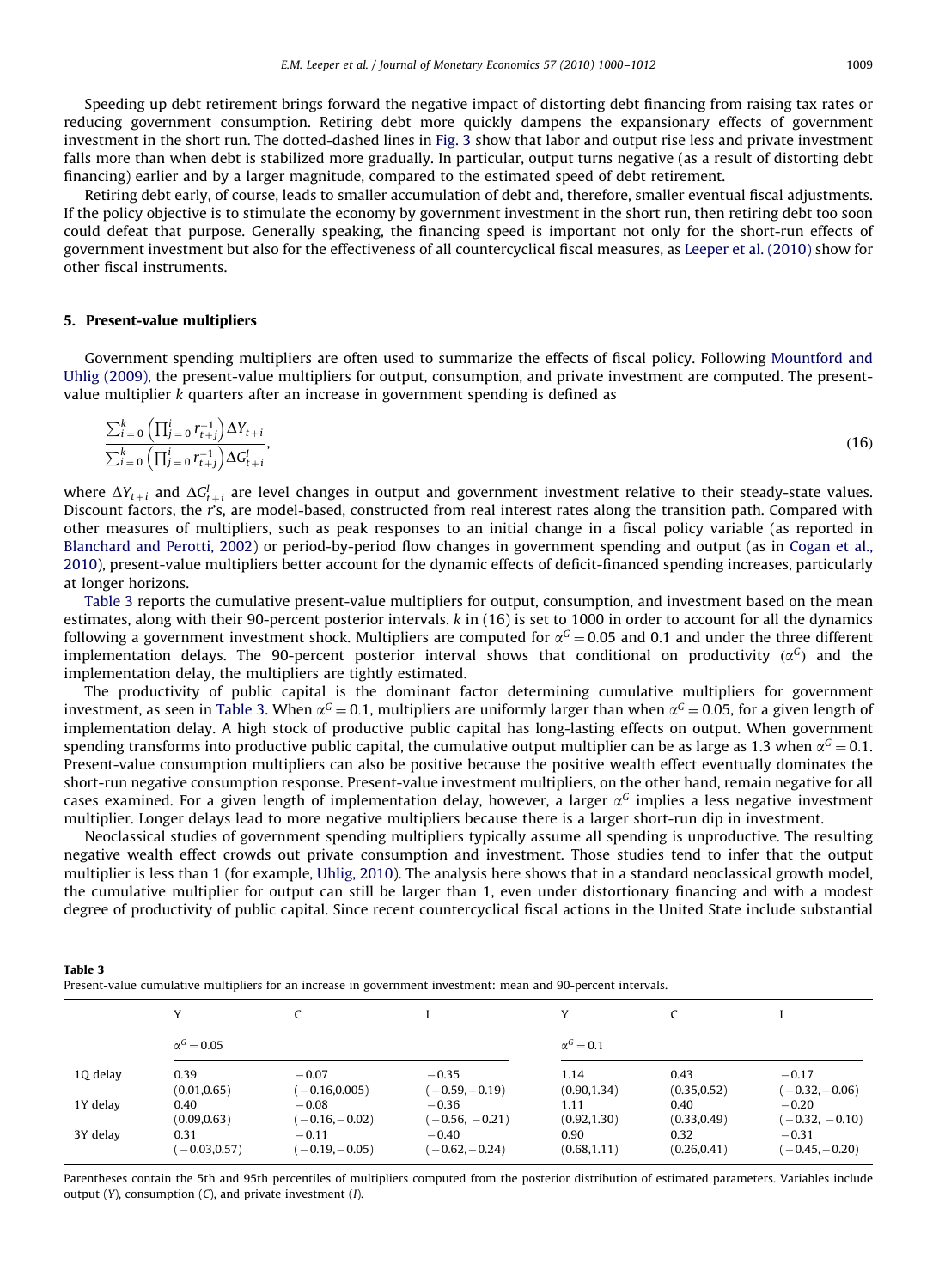# 1Y after 3Y after cumulative 1Y after 3Y after cumulative  $\alpha^G = 0.05$  and  $\alpha^G = 0.1$ 1Q delay 0.51 0.42 0.39 0.52 0.46 1.14  $(0.47, 0.57)$   $(0.37, 0.49)$   $(0.01, 0.65)$   $(0.47, 0.57)$   $(0.40, 0.53)$   $(0.90, 1.34)$ 1Y delay 0.43 0.37 0.40 0.38 0.35 1.11  $(0.39,0.49)$   $(0.32,0.44)$   $(0.09,0.63)$   $(0.33,0.43)$   $(0.30,0.41)$   $(0.92,1.30)$ 3Y delay 0.33 0.31 0.31 0.10 0.16 0.90  $(0.22, 0.49)$   $(0.24, 0.41)$   $(-0.03, 0.57)$  $(0.03,0.21)$   $(0.11,0.23)$   $(0.68,1.11)$

# Table 4

Present-value mean output multipliers at various horizons: mean and 90-percent intervals.

The parentheses contain the 5th and 95th percentiles of multipliers computed from the posterior distribution of estimated parameters.

government investment projects, our results indicate that different government spending categories are likely to have very different multipliers, depending on the productivity of the spending.

Another common theme that emerges from existing work is that the stimulative effect of government spending is highest on impact and declines gradually afterwards. This typical pattern shows up in DSGE estimates in [Forni et al. \(2009\)](#page-11-0), [Cogan et al. \(2010\),](#page-11-0) and [Zubairy \(2009\),](#page-12-0) as well as VAR estimates in [Mountford and Uhlig \(2009\)](#page-12-0). The pattern provides some justification for relying on government spending to stimulate an economy in the short run. But with implementation delays and productive government spending, output multipliers can be relatively small on impact. Table 4 reports presentvalue mean output multipliers one year ( $k=5$ ) and three years ( $k=13$ ) after a government investment shock. When there is a one-quarter delay to build public capital, the typical pattern holds when government investment is weakly productive  $\alpha^G = 0.05$ ); the output multiplier declines over time, mainly due to subsequent expected fiscal adjustments. With longer delays, the output multipliers change very little over time. The reduction in output multipliers during the initial years results from implementation delays, which produce slightly negative or muted responses in output.

However, when government investment is more productive ( $\alpha$ <sup>C</sup> = 0.1), the patterns of output multipliers are generally reversed. Short-run output multipliers are much smaller than long-run multipliers. Even though government investment is more productive, the output multipliers after one year are smaller than those when  $\alpha^G = 0.05$ . More productive government investment generates stronger positive wealth effects, so labor rises less, investment falls more, and output rises less in the short run. This suggests that there is considerable uncertainty about the short-run expansionary effects of government investment, especially when a project involves substantial delay.

To see the quantitative importance of distorting fiscal financing, output multipliers are also computed under lump-sum transfer adjustments only. All parameters are set to their mean estimates, except that the responses of government consumption, capital taxes, and labor taxes to the debt-to-output ratio are turned off  $(\gamma_{GC} = \gamma_K = \gamma_L = 0)$ . Compared to the scenarios estimated from data, output multipliers can be much larger. When  $\alpha^G = 0.05$ , present-value cumulative multipliers for output are 0.93 (one-quarter delay), 0.78 (one-year delay), and 0.72 (three-year delay), compared to 0.39, 0.40, and 0.31 in [Table 3](#page-9-0). When  $\alpha^G = 0.1$ , the multipliers are 1.39 (one-quarter delay), 1.30 (one-year delay), and 1.15 (three-year delay), compared to 1.14, 1.11, and 0.90 in [Table 3](#page-9-0). These comparisons suggest that models assuming lumpsum financing could significantly over-estimate the cumulative output multipliers for government spending.

Multipliers in [Table 3](#page-9-0) indicate quite a bit of uncertainty in assessing government investment. The 90-percent posterior intervals reflect estimation uncertainty conditional on the model specification in Section 2; they do not, however, account for model uncertainty. [Leeper et al. \(2009b\)](#page-12-0) consider three alternative specifications: agents can derive utility from government consumption, private capital is also subject to a process of time-to-build, and the economy includes a government production section where the government employs workers and purchases goods to produce output. The multipliers for those calibrated models show that the basic messages conveyed in this analysis holds. In general, the more productive is government investment, the more favorable the growth effects and the more likely the cumulative consumption multiplier will be positive. And the shorter the implementation delay, the less negative is the cumulative investment multiplier.

#### 6. Concluding remarks

Macroeconomic effects of government investment hinge critically on implementation delays and distorting fiscal adjustments. A substantial time-to-build lag in a standard neoclassical model can make expansionary government investment contractionary in the short run, at worst, and have a muted impact, at best. Over longer horizons, the choice of fiscal adjustment instruments is important for minimizing the negative effects from stabilizing government debt. The productivity of government investment is also critical. Macroeconomic analysis often does not distinguish among the various types of government spending. But present-value long-run output multipliers can be larger than 1 even if government investment is only moderately productive.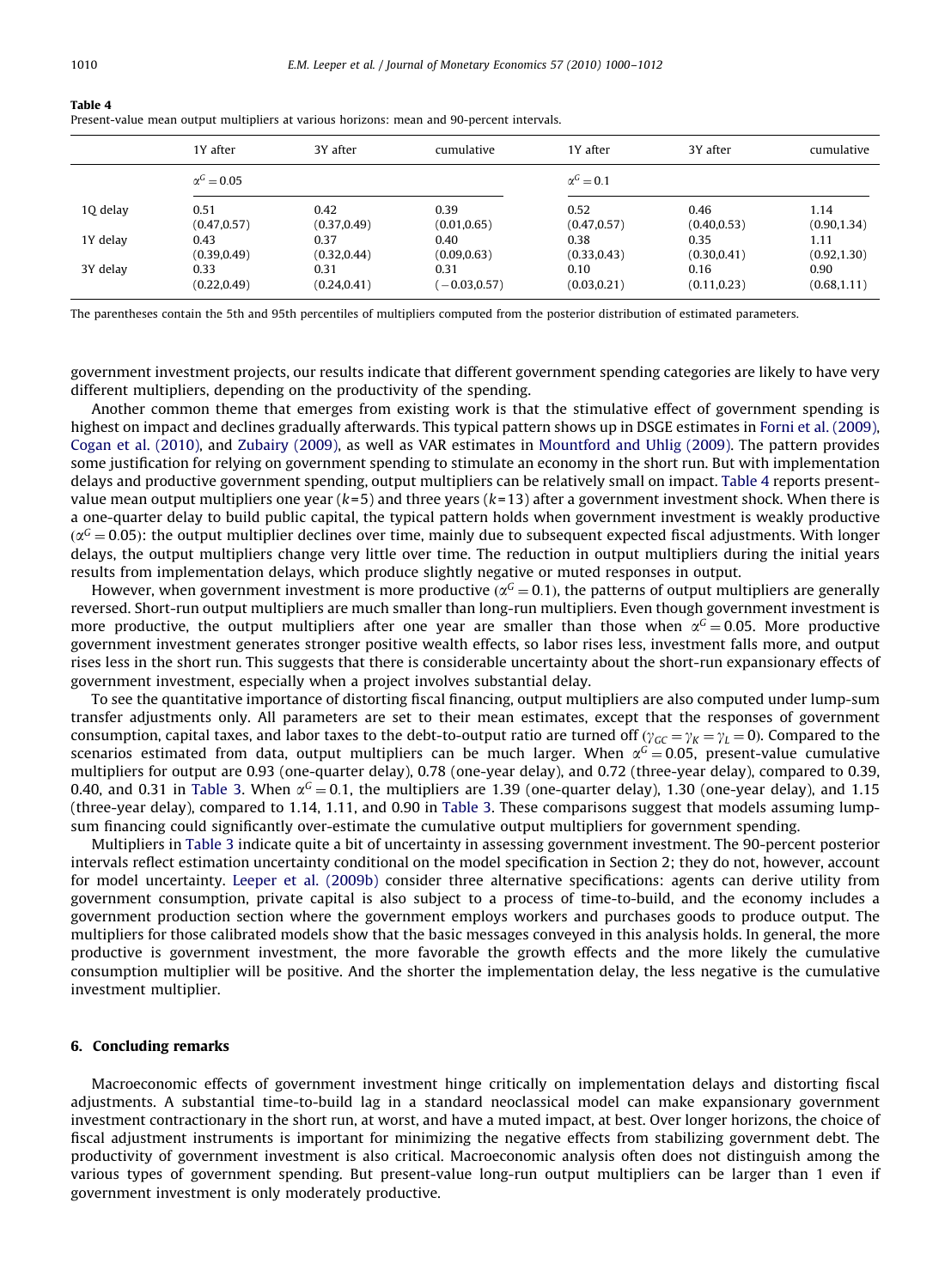<span id="page-11-0"></span>An important parameter in this analysis, the productivity of public capital,  $(\alpha^G)$ , is difficult to pin down. Some readers may claim that even in the face of implementation delays, expansions in government investment can stimulate the economy in the short run because, in fact, public capital is far more productive than the  $\alpha^C = 0.05$  or 0.10 values assumed here. Based on the model's estimates of the other parameters, to generate positive consumption multipliers over horizons of 1–3 years,  $\alpha^G$  must be between 40 percent and 110 percent higher than the maximum value used here, depending on whether implementation delays are 3 years or 1 year. Of course, the more productive is public capital, the more likely it is that the wealth effect from higher government investment will serve to reduce employment and output in the short run. Compelling arguments about the efficacy of government investment for offsetting business cycle fluctuations need to quantify the productivity of public capital.

Multiplier estimates in [Table 3](#page-9-0) suggest that conditional on degree of implementation delay and the productivity of government capital, data are fairly informative about the size of government investment multipliers. But conventional macroeconomic time series tell us very little about those two critical pieces of the puzzle. Looking across the two settings for the productivity parameter, for example, there is substantial uncertainty: even the sign of the long-run present-value consumption multiplier changes from negative to positive as public capital becomes more productive. In addition, long-run multipliers can take on very different values, depending on the fiscal financing rules the government follows.

Further progress on estimating government spending multipliers may require bringing fresh data to bear on the three dimensions of the issue that this paper has highlighted: implementation delays, productivity of public capital, and fiscal financing schemes.

#### Acknowledgments

We thank Robert King, Christopher Sleet, participants at a World Bank seminar, and an anonymous referee for helpful comments. Earlier versions were circulated under the title ''Government Investment and Fiscal Stimulus in the Short and Long Runs.'' The views expressed herein are those of the authors and should not be attributed to the IMF, its Executive Board, or its management.

### Appendix A. Supplementary data

Supplementary data associated with this article can be found in the online version at doi:<10.1016/j.jmoneco.2010.09.002>.

### References

An, S., Schorfheide, F., 2007. Bayesian analysis of dsge models. Econometric Reviews 26 (2–4), 113–172.

- Aschauer, D.A., 1989. Does public capital crowd out private capital? Journal of Monetary Economics 24 (2(September)), 171–188
- Barro, R.J., 1989. The neoclassical approach to fiscal policy. In: Barro, R.J. (Ed.), Modern Business Cycle Theory. Harvard University Press, Cambridge, MA, pp. 178–235.
- Barro, R.J., 1990. Government spending in a simple model of endogenous growth. Journal of Political Economy 98 (5, Part 2), S103–S125.
- Barro, R.J., Redlick, C.J., 2009. Macroeconomic effects from government purchases and taxes. NBER Working Paper No. 15369.
- Baxter, M., King, R.G., 1993. Fiscal policy in general equilibrium. American Economic Review 83 (3), 315–334.
- Blanchard, O.J., Perotti, R., 2002. An empirical characterization of the dynamic effects of changes in government spending and taxes on output. Quarterly Journal of Economics 117 (4), 1329–1368.
- Calmes, J., 2009. Obama planning to slash deficit, despite stimulus spending. The New York Times, February 21, p. A1.
- Christiano, L.J., Eichenbaum, M., Evans, C.L., 2005. Nominal rigidities and the dynamic effects of a shock to monetary policy. Journal of Political Economy 113 (1), 1–45.
- Christiano, L.J., Eichenbaum, M., Rebelo, S., 2009. When is the government spending multiplier large? Manuscript. Northwestern University.
- Cogan, J.F., Cwik, T., Taylor, J.B., Wieland, V., 2010. New keynesian versus old keynesian government spending multipliers. Journal of Economic Dynamics and Control 34 (3), 281–295.
- Congressional Budget Office, 2008. Options for Responding to Short-Term Economic Weakness. vol. January. Washington, DC.
- Congressional Budget Office, 2009. Estimated Macroeconomic Impacts of the American Recovery and Reinvestment Act of 2009. Washington, DC.
- Congressional Budget Office, 2010a. The Budget and Economic Outlook: Fiscal Years 2010 to 2020. Washington, DC.
- Congressional Budget Office, 2010b. The Long-Term Budget Outlook. Washington, DC.
- Congressional Budget Office, 2010c. Policies for Increasing Economic Growth and Employment in 2010 and 2011. Washington, DC.
- Davig, T., Leeper, E.M., Forthcoming. Monetary-fiscal policy interactions and fiscal stimulus. European Economic Review, doi:[10.1016/j.euroecorev.](10.1016/j.euroecorev.2010.04.004) [2010.04.004](10.1016/j.euroecorev.2010.04.004).
- Denes, M., Eggertsson, G.B., November 2009. A Bayesian approach to estimating tax and spending multipliers. Federal Reserve Bank of New York Staff Reports No. 403.
- Evans, P., Karras, G., 1994. Are government activities productive? Evidence from a panel of U.S. states. Review of Economic and Statistics 76 (1), 1–11. Forni, L., Monteforte, L., Sessa, L., 2009. The general equilibrium effects of fiscal policy: estimates for the euro area. Journal of Public Economics 93 (3–4), 559–585.
- Glomm, G., Ravikumar, B., 1997. Productive government expenditures and long-run growth. Journal of Economic Dynamics and Control 21, 183–204. Hall, R.E., 2009. By how much does gdp rise if the government buys more output? Manuscript. Stanford University.
- Holtz-Eakin, D., 1994. Public-sector capital and the productivity puzzle. Review of Economic and Statistics 76 (1), 12–21.
- House, C.L., Shapiro, M.D., 2006. Phased-in tax cuts and economic activity. American Economic Review 96 (5), 1835–1849.

Kamps, C., 2004. The Dynamic Macroeconomic Effects of Public Capital. Springer, Berlin, Germany.

Kydland, F., Prescott, E.C., 1982. Time to build and aggregate fluctuations. Econometrica 50, 1345–1370.